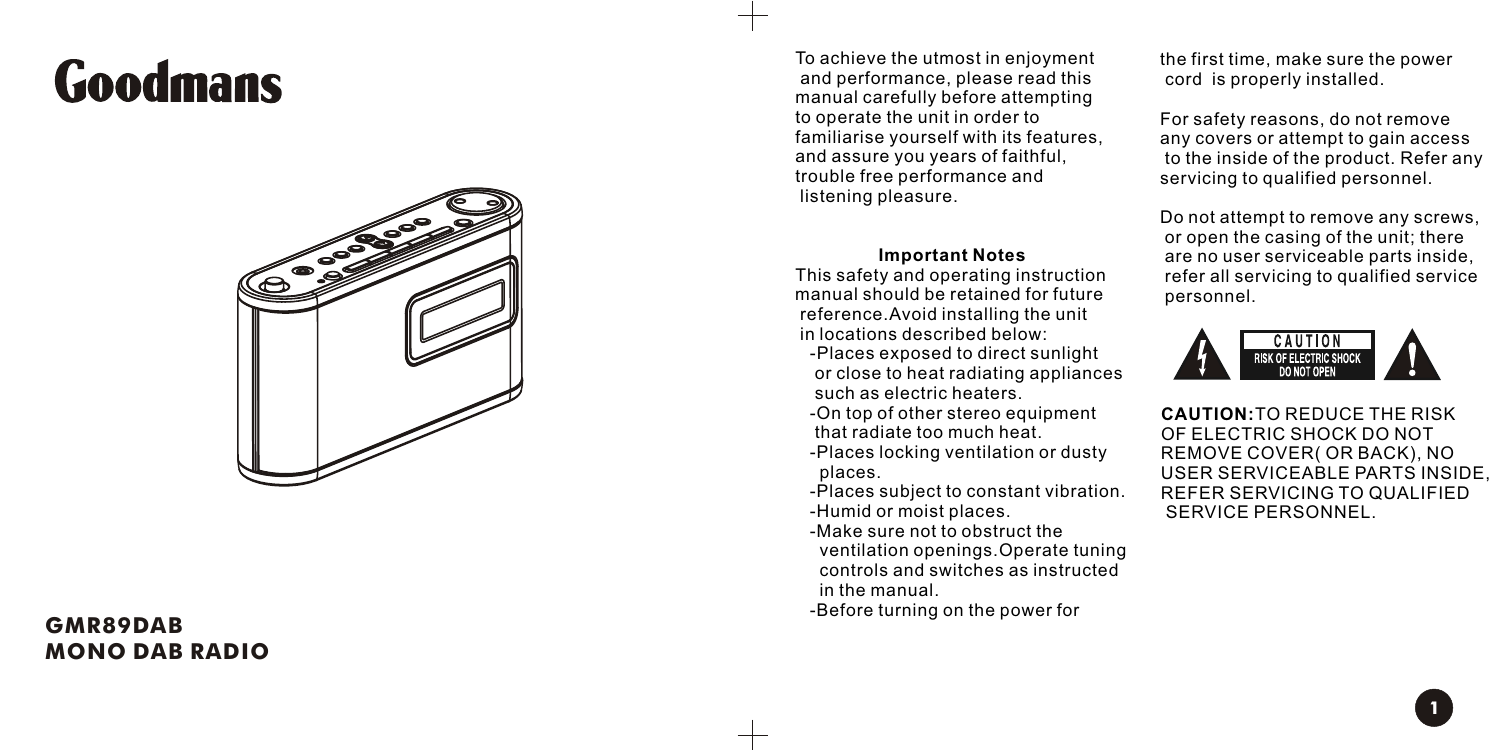

#### **DANGEROUS VOLTAGE**

Conductor dangerous voltage that may be of sufficient magnitude to constitute a risk of electric shock to persons is present within this product's enclosure.



# **ATTENTION**

The owner's manual contains important operating and maintenance instructions , for your safety. It is necessary to refer to the manual.

**WARNING**: TO PREVENT FIRE OR SHOCK HAZARD, DO NOT EXPOSE THIS APPLIANCE TO RAIN OR MOISTURE. **CAUTION:** TO PREVENT ELECTRONICAL SHOCK,MATCH WIDE BLADE PLUG TO WIDE SLOT, FULLY INSERT.

#### **Note:**

This unit will become warm when used for a long period of time. This is normal and does not indicate a problem with the unit.

 This unit includes micro-processors which may malfunction as a result of external electrical inter-ference or noise. If the unit is not working properly, disconnect the power source and then reconnect it.

#### **Note:**

"Digital Radio signal coverage currently extends to over 85% of the UK population. Digital reception can be affected by local tall buildings/ factories/hilly terrain, thick walls to dwellings,users in basement flats etc. If the digital reception in your area is weak an external Aerial may be required.Reception can be checked using the Post Code checker-for more informationon reception and DAB, go to the National commercial digital radio website

www.ukdigitalradio.com"

# **FEATURES AND CONTROLS**







16 17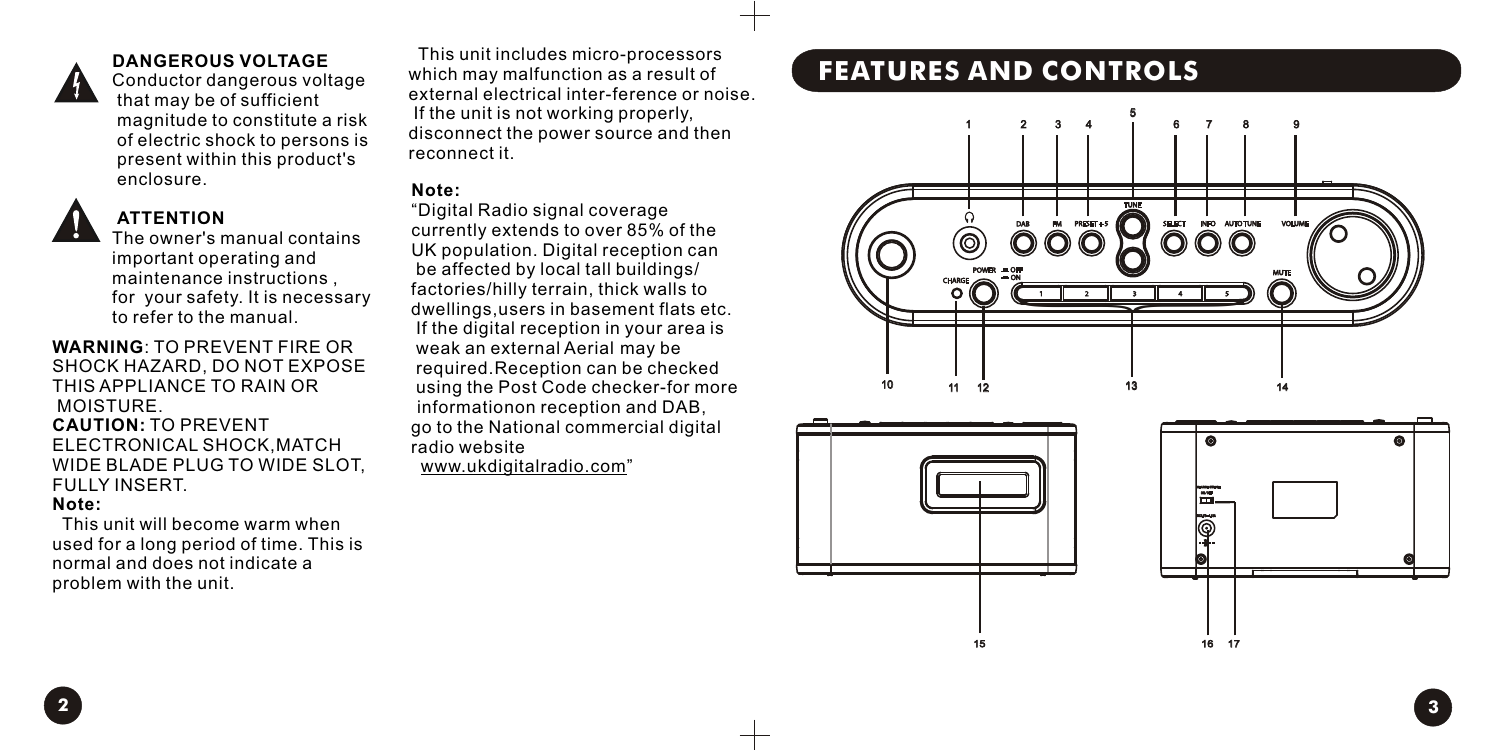# **FEATURES AND CONTROLS GETTING STARTED**

1. HEADPHONE 2. DAB BUTTON 3. FM BUTTON 4. PRESET BUTTON 5.TUNE BUTTON 6. SELECT BUTTON 7. INFO BUTTON 8. AUTO TUNE BUTTON 9. VOLUME BUTTON 10. FM TELESCOPIC ANTENNA 11. CHARGE BUTTON 12. POWER BUTTON

13.PRE SET BUTTONS 14.MUTE BUTTON 15.LCD DISPLAY

- 16.DC SOCKET 17.CHARGE SWITCH **SWITCHING ON YOUR DAB RADIO (Mains powered)**
- 1. Connect the power cord to the radio via the DC socket at the back panel.
- 2. Connect the power supply to your AC mains outlet.
- 3. Pull up the aerial.
- 4. Press the **"POWER"** button on the top panel to turn the radio on.

# **SWITCHING ON YOUR DAB RADIO (Battery powered)**

- 1. Open the battery compartment at the back panel.
- 2. insert 4x AA size battery and close the battery lid (It is recommended to use Alkaline batteries for operation).
- 3. Press the **"POWER"** button on the top panel to turn the radio on .

## **BATTERY CHARGING**

- 1. Open the battery compartment at the back of unit.
- 2. Insert 4X AA size rechargeable batteries.
- 3. Close the battery lid.
- 4. Set the battery recharge button to the "ON" position.
- 5. Connect the power cord to the radio.
- 6. Connect the power supply plug to the AC mains outlet

7. During battery charging, the LED on top panel will light up. As soon as the battery charging has finished, the LED will turn off automatically.

#### **IMPORTANT**

 To avoid possible damage please ensure that the charge switch on the rear of the unit is set to"OFF" when standound batteries(non-rech argeable)are inserted.

# **SWITCHING ON YOUR DAB RADIO (Mains powered)**

- 1. Connect the power cord to the radio via the DC socket at the back panel.
- 2. Connect the power supply to your AC mains outlet.
- 3. Pull up the aerial.
- 4. Press the **"POWER"** button on the top panel to turn the radio on.
- 5.After power up, your display will light up and the display will show the following:

**Goodmans DAB Radio**

6.Now press and hold the **"SELECT"** button, the display will show "System Reset".

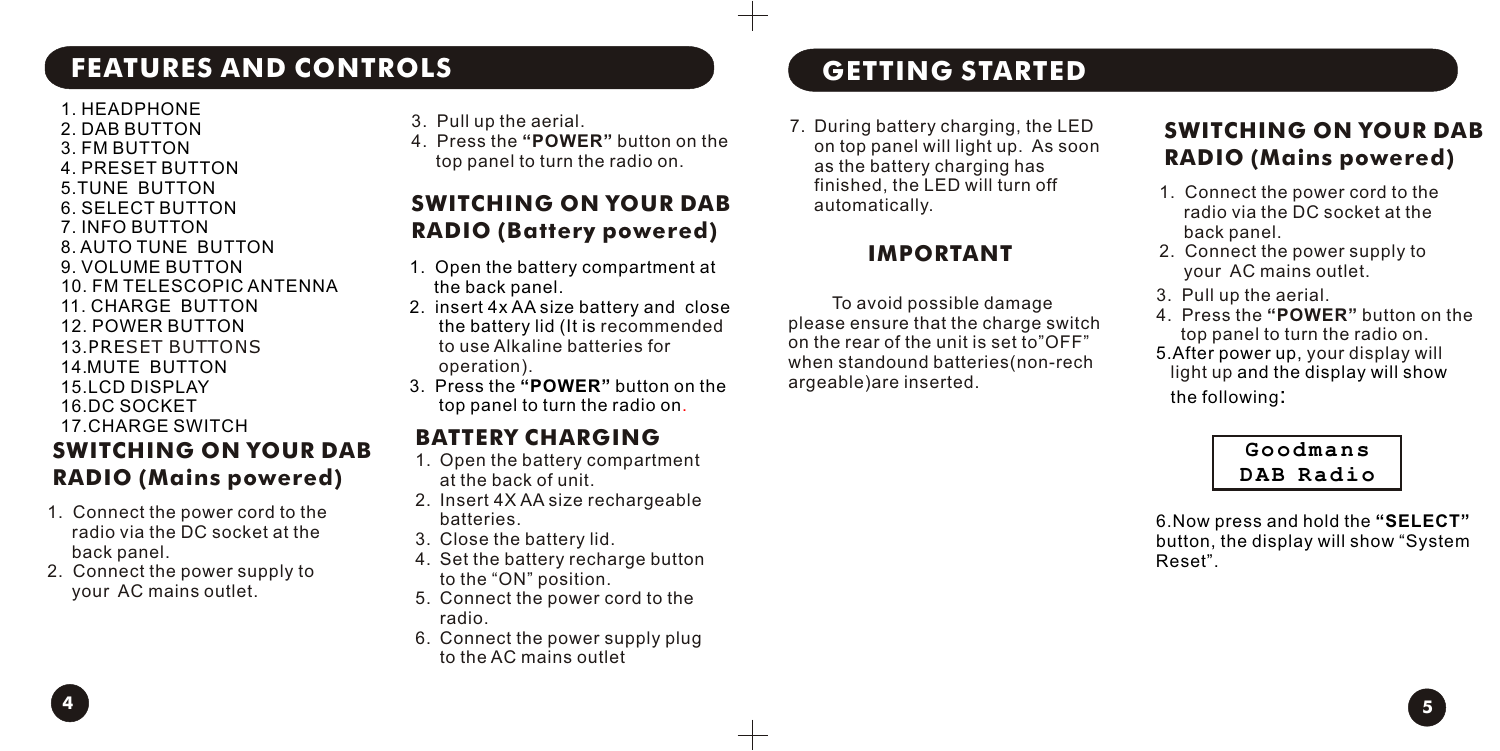# **LISTENING TO THE RADIO LISTENING TO THE RADIO**



7.Or hold **"SELECT"** button then press **"POWER"** button is also feasible.

#### **DAB MODE**

1. To select DAB, press the **"DAB"** button, the receiver will display DAB Mode. It will automatically tune to the nearest station. The display will show the tuned DAB station name.

# **DAB Mode**

2. If pressing DAB key in DAB mode,the following screen will be displayed

# **Already In DAB Mode**

3. Press the "**AUTOTUNE**" button, the receiver will automatically quick scan 11B-12D channels. The display will show the following

> **Autotune Quick scan**

4. If you hold the **"AUTOTUNE"** button for a few seconds, the receiver will automatically full scan 5A-13F channels. The display will show the following

> **Autotune Full scan**

5. During scanning, the receiver will initially display the following, where "N" is the number of services currently in the database, and "FFF" is the name of the frequency ("11B", "5D" etc.):

| Searching | FFF |
|-----------|-----|

6. The top line of the display will be updated to provide a bar graph indicating progress through the scan:



7. If the service database is still empty after a scan, the receiver will display the following



# **STORE PRESET**

- 1. You can store to 10 of your favorite stations to the preset keys, this will enable you to get quick access to your favorite station.
- 2. There are a total of 10 presets in FM and 10 presets in DAB. To access presets 6 to 10 first press the "PRESET +5 button.

**Service8 XXX Preset 6-10**

3. To store a preset, you must first tune to your desired station.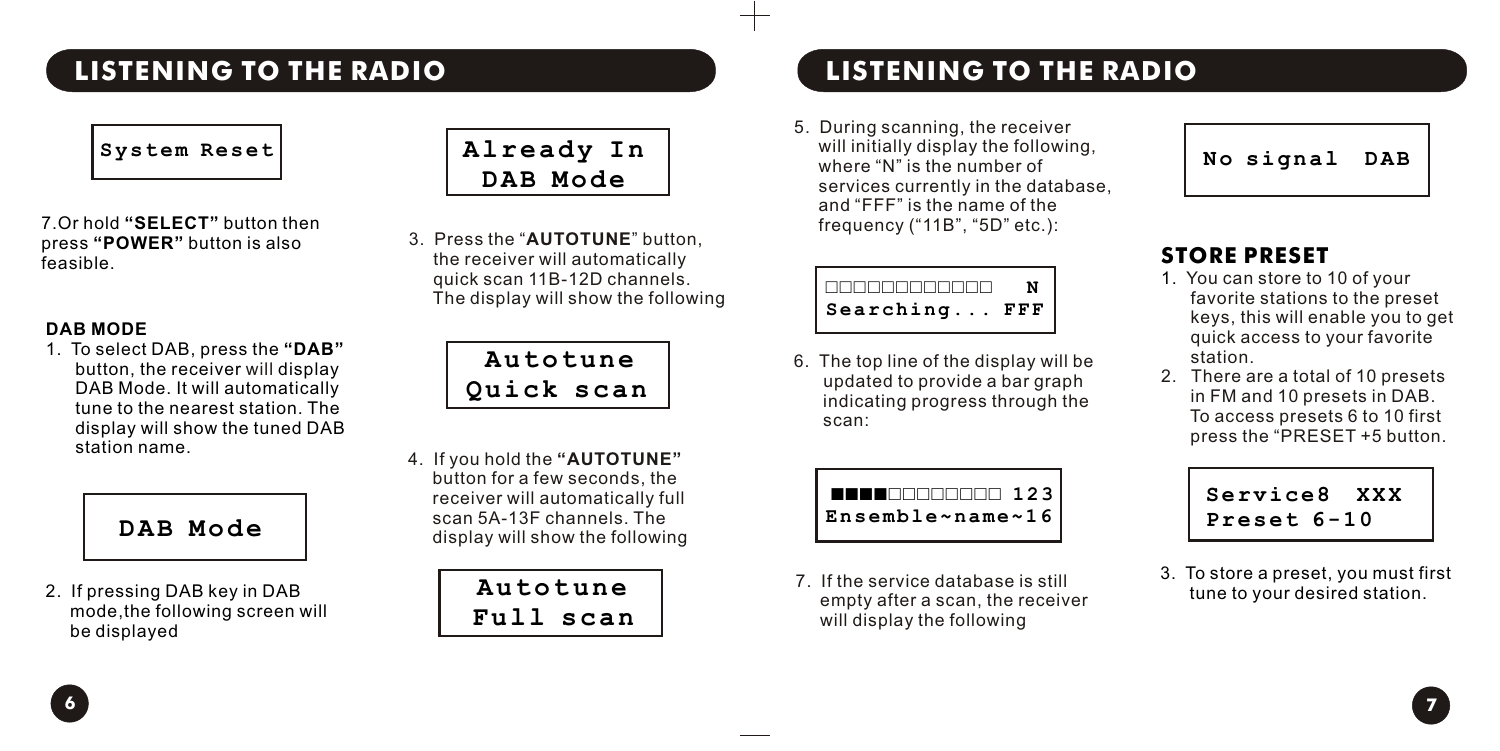# **LISTENING TO THE RADIO LISTENING TO THE RADIO**

4. To store the station to preset1-5, hold the button **"1"**-**"5"** until the receiver display preset N stored. To set the station to preset 6-10, press the **"preset+5"** first and then hold **"1"**-**"5"** button until the receiver display preset N stored. (where "N" is the preset number and XXX is either "DAB" or "FM") :

 **Service8 XXX Preset N stored**

5. If the DAB service being stored is a 'hidden' (see Secondary and Data Services in DAB) service, it will not be stored, and the following will be displayed for 2 seconds:

**Cannot Store**

6.After this time, the receiver will return to its idle state.

### **Recalling a stored station**

- 1. Once you have saved a station to one of the presets, you can recall it by pressing and releasing the corresponding preset key.
- 2. If you saved radio 1 to Preset 1, then just press the button **"1"**, if you saved radio 1 to preset 8, you should press the **"preset+5"** button, and then press preset **"3"** button.
- 3. If there is no service associated with the preset, when you press the button 1-5, the receiver will display the following (where "N" is the preset number and XXX is either "DAB" or "FM") for 2 seconds:

 **Service8 XXX Preset N empty**

#### **DAB Manual Tuning**

1. Hold **"SELECT"** button, the receiver will display Manual tune

 **Manual tune**

2. After this time, the receiver will display the current DAB channel and frequency:

**12B 225.648MHz**

3. If a DAB ensemble is available the ensemble name will be

**Tuning...**

displayed:



4. Press the ▲ or ▼ button to select the station between the available DAB stations. Then press **"SELECT"** button to select your desired station, on this one frequency, There will be several stations. Press the ▲ or ▼ button to select. Press  **"SELECT"** button again for exiting manual tune.

## **FM MODE**

1. To select FM, press the **"FM"** button, the receiver will display "FM Mode". It will automatically tune to the nearest station. The display will show the frequency.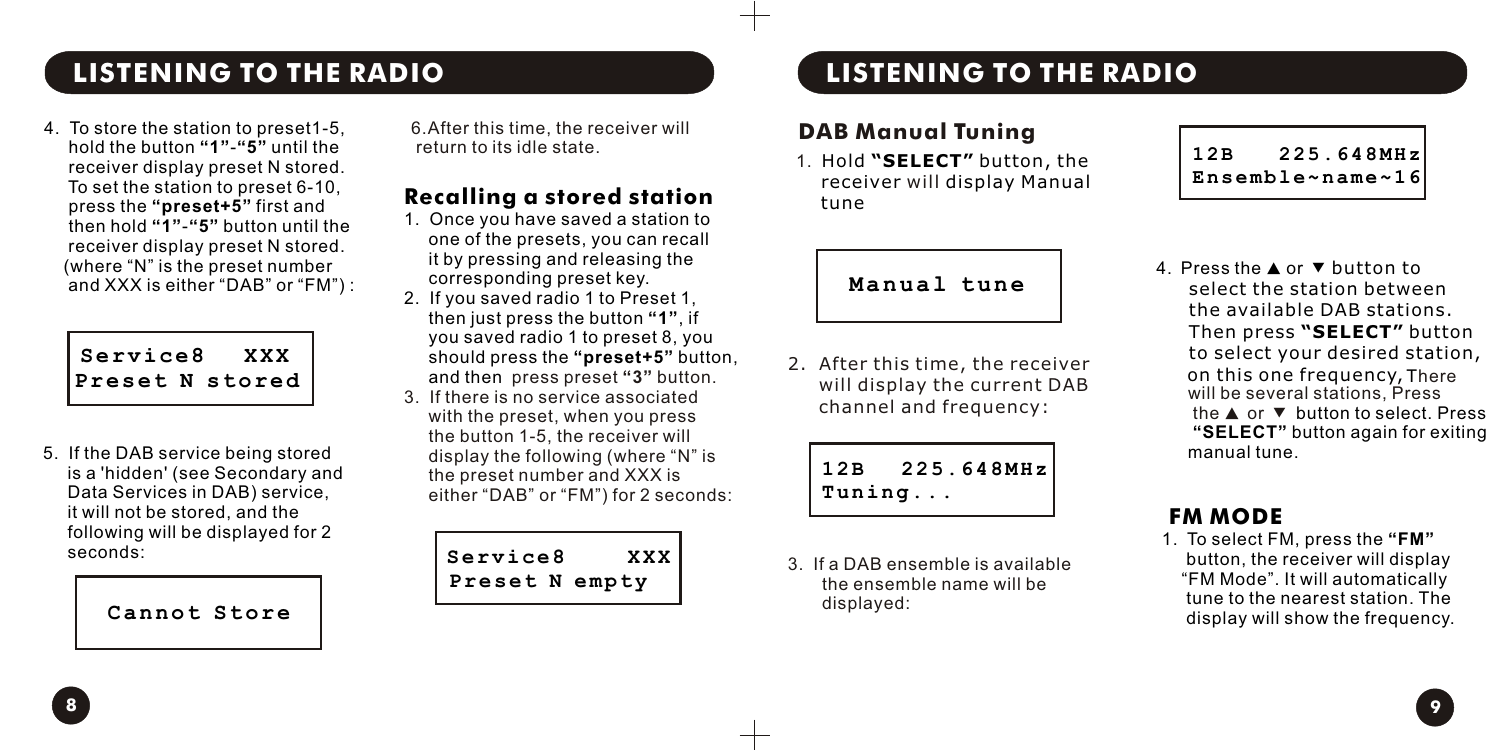#### **FM Mode**

**Station8 FM Information** 

2. If pressing **"FM"** key in FM mode, following screen will be displayed.

| Already |  |
|---------|--|
| M Mode  |  |

3. For manual search, press the or  $\blacktriangledown$  buttons repeatedly ‹To activate auto search up, press or hold the A botton. To activate auto search down, press or hold the **v** button.

4. For Auto tune, press the "**Auto tune"** button, the receiver will enter the 'auto tune' state and carry out an upward scan and stop once a station has been found. Hold the "**Auto-tune"** button, the receiver will enter the 'auto tune' state and carry out a downward scan and stop once a station has been found.

### **INFORMATION**

Scrolling Text -> Programme Type -> Signal Strength -> Frequency->Audio Mode->Scrolling Text. Press the "INFO" button when you are listening to the radio, the bottom line will change in the following sequence:

Please Note: If the radio station is not transmitting extra information then eg <RadioText> will be displayed.

> **Station8 FM <RadioText>**

**10 11**

# **LISTENING TO THE RADIO LISTENING TO THE RADIO**

### **FM Audio Mode**

- 1. Audio mode is set to Auto if earphones are plugged in. Mono mode if speaker is used.
- 2. In Mono mode, the audio is always played back in monophonic form (same on left and right audio channels).
- 3. In Auto mode, with earphones the audio will become stereophonic (different audio on left and right audio channels) when the signal quality is high enough.
- 4. The Audio mode can be viewed by pressing the **"INFO"** button.

# **Volume**

The volume control has 0-20 steps, turn clockwise to increase and anti -clockwise to decrease.



#### **Mute**

- 1. Press the "MUTE" button to silence the radio quickly (i.e for phone call). "MUTE" will be displayed  $and$  $x$  will be displayed.
- **2.** Press the "MUTE" button again to go back to previous volume setting.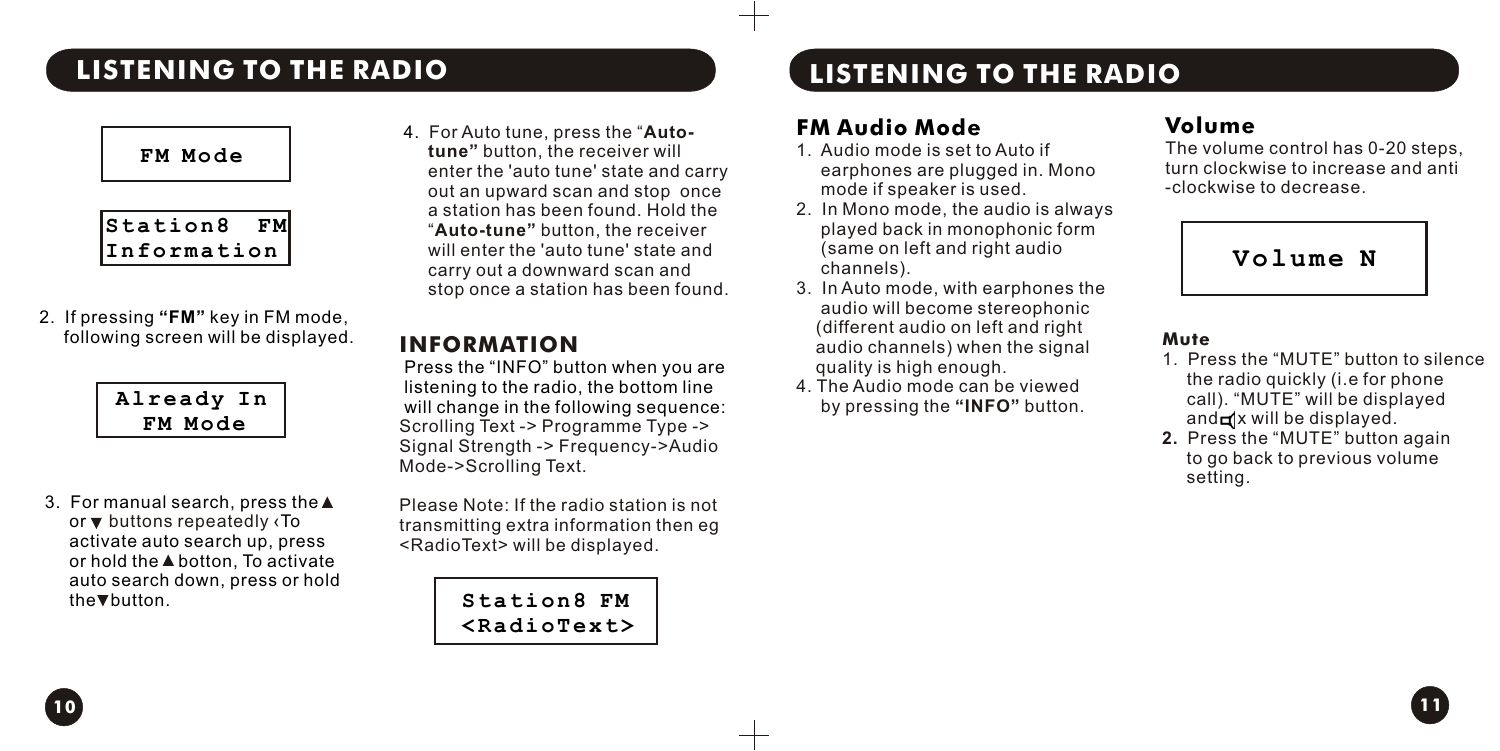# **SPECIFICATION**

#### **Power Adaptor**

 Input Voltage:AC230-240V~50/60Hz 0.7A Output Voltage:8.5V=1.53A

#### **DAB Radio**

OUTPUT POWER: 1W FREQUENCY RANGE: DAB:174-240MHz FM:87.5-108MHz

#### **SPECIFICATION SUBJECT TO CHANGE WITHOUT FURTHER NOTICE Dipping warning:**

 The product shall not be exposed dripping or splashing and that no objects filled with liquids, such as vases, shall be placed on the product

#### **Ventilation warning:**

 The normal ventilation of the product shall not be impeded for intended use

#### **Disposal and the Environment**

This product is covered by the waste Electrical and Electronic Equipment (WEEE) regulations. It should not

Be discarded with normal household waste, but taken to your local collection center for recycling. For further information, Please contact the local authority or approved disposal agency.

#### **Caution:**

Batteries (battery pack or batteries installed) shall not be exposed to excessive heat such as sunshine, fire or the like."

"Excessive sound pressure from earphones and headphones can cause hearing loss."



# **GUARANTEE**

#### **Guarantee**

This product is guaranteed for 12 months from the date of original purchase. If any defect arises due to faulty materials or workmanship, the unit will either be replaced, a re fund given or repaired free of charge (where possible) during this period by the dealer from whom you purchased the unit. The guarantee is subject to the following provisions:

- The guarantee is only valid within the boundaries of the country of purchase.
- The product must be correctly assembled and operated in accordance with the instructions contained in this booklet.
- The guarantee does not cover accidental damage, misuse, or consumable items.
- The guarantee will be rendered invalid if the product is resold or has been damaged by inexpert repair.
- The manufacturer disclaims any liability for incidental or consequential damages.This guarantee is in addition to and does not diminish your statutory, or legal rights.

Goodmans industries Ltd. www.goodmans.co.uk